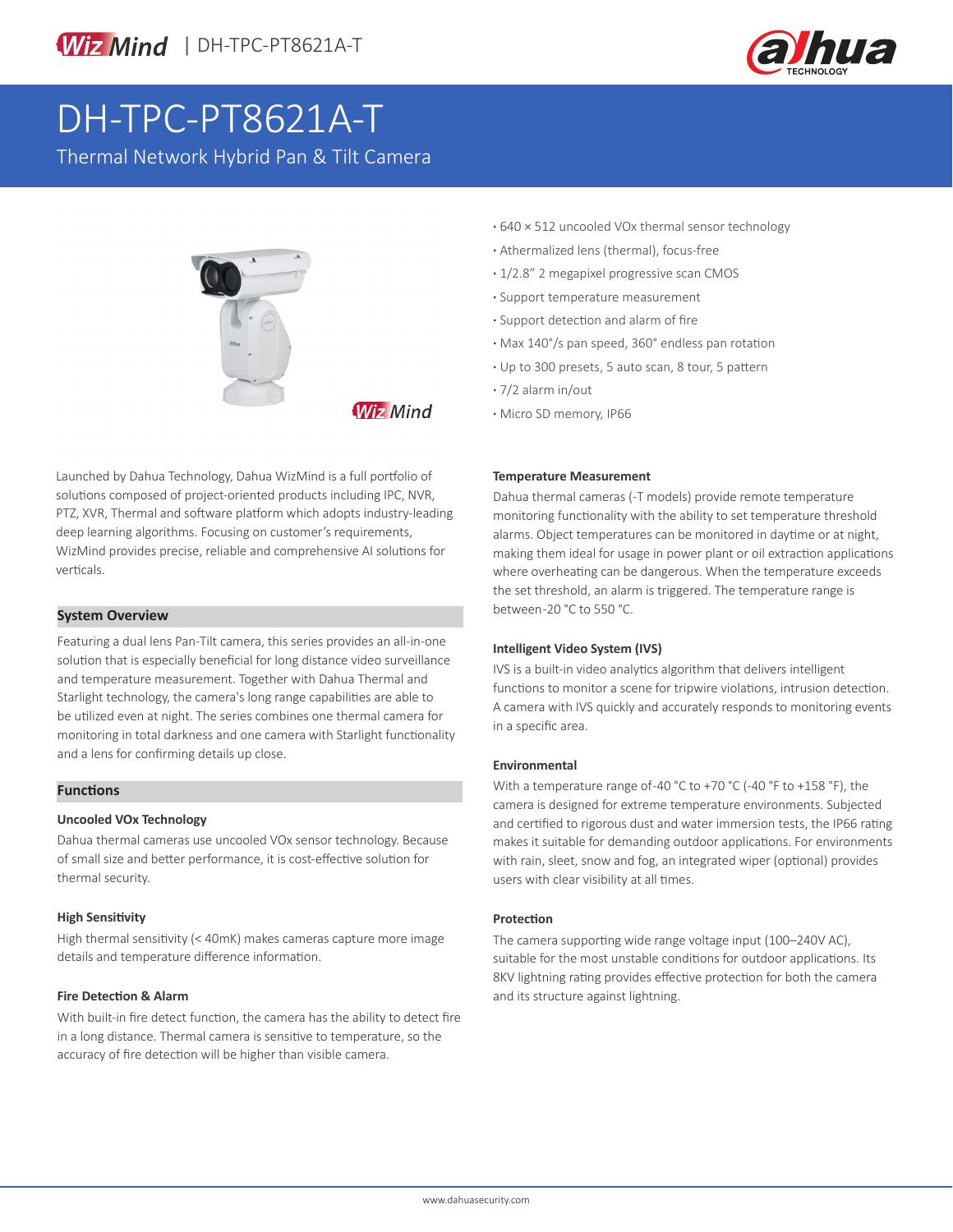# Wiz Mind | DH-TPC-PT8621A-T

#### **Technical Specification**

| Thermal                                                                     |                                                                |                                             |                                                   |                                         |
|-----------------------------------------------------------------------------|----------------------------------------------------------------|---------------------------------------------|---------------------------------------------------|-----------------------------------------|
| Detector Type                                                               | Vanadium Oxide Uncooled Focal Plane Detector                   |                                             |                                                   |                                         |
| Max. Resolution                                                             | 640×512                                                        |                                             |                                                   |                                         |
| <b>Pixel Pitch</b>                                                          | $17 \mu m$                                                     |                                             |                                                   |                                         |
| <b>Spectral Range</b>                                                       | 8µm-14µm                                                       |                                             |                                                   |                                         |
| Thermal Sensitivity (NETD)                                                  | $\leq$ 40mK@f/1.0                                              |                                             |                                                   |                                         |
| Focal Length                                                                | 25 mm                                                          | 35 mm                                       | 50 mm                                             | 100 mm                                  |
| Field of View                                                               | $H: 24.9^\circ \times$<br>$V: 19.8^\circ$                      | $H: 17.6^\circ \times$<br>$V: 14.1^{\circ}$ | H: $12.4^\circ \times$<br>$V: 9.9^\circ$          | $H: 6.2^\circ \times$<br>$V: 5.0^\circ$ |
| <b>Effective Distance</b><br>Human $(1.8 \text{ m} \times 0.5 \text{ m})$   | D: 735 m<br>R: 189 m<br>1:95m                                  | D: 1029 m<br>R: 265 m<br>l: 132 m           | D: 1471 m<br>R: 378 m<br>1:189m                   | D: 2941 m<br>R: 756 m<br>I: 378 m       |
| <b>Effective Distance</b><br>Vehicle $(4.0 \text{ m} \times 1.4 \text{ m})$ | D: 1961 m<br>R: 490 m<br>1:245 m                               | D: 2745 m<br>R: 686 m<br>1:343 m            | D: 3922 m<br>R: 980 m<br>I: 490 m                 | D: 7843 m<br>R: 1961 m<br>I: 980 m      |
| Focus Mode                                                                  | Athermalized                                                   |                                             |                                                   |                                         |
| Aperture                                                                    | F1.0                                                           | F1.0                                        | F1.0                                              | F1.4                                    |
| Digital Detail<br>Enhancement (DDE)                                         | Yes                                                            |                                             |                                                   |                                         |
| Image Stabilization                                                         | Electronic Image Stabilization                                 |                                             |                                                   |                                         |
| Digital Zoom                                                                | 24x                                                            |                                             |                                                   |                                         |
| <b>AGC</b>                                                                  | Auto; Manual                                                   |                                             |                                                   |                                         |
| Noise Reduction                                                             | 2D NR; 3D NR                                                   |                                             |                                                   |                                         |
| Image Flip                                                                  | 180°                                                           |                                             |                                                   |                                         |
| Visible                                                                     |                                                                |                                             |                                                   |                                         |
| Image Sensor                                                                | 1/2.8 inch CMOS                                                |                                             |                                                   |                                         |
| Max. Resolution                                                             | 1920 × 1080                                                    |                                             |                                                   |                                         |
| Pixel                                                                       | 2MP                                                            |                                             |                                                   |                                         |
| <b>Electronic Shutter Speed</b>                                             | $1/30000 s - 1/3 s$                                            |                                             |                                                   |                                         |
| Min. Illumination                                                           | Color: 0.016 Lux<br>Black & white: 0.0175 Lux<br>0 Lux (IR on) |                                             |                                                   |                                         |
| <b>IR Illumination Distance</b>                                             | 100 m                                                          |                                             |                                                   |                                         |
| IR Illuminator On/Off<br>Control                                            | Auto; Manual                                                   |                                             |                                                   |                                         |
| Focal Length                                                                | 6.6 mm-330 mm                                                  |                                             |                                                   |                                         |
| Aperture                                                                    | $F1.8 - F6.5$                                                  |                                             |                                                   |                                         |
| Field of View                                                               |                                                                |                                             | H: 42.34°-1.10°; V: 24.68°-0.62°; D: 48.06°-1.27° |                                         |
| Focus Mode                                                                  | Auto; Semi-Auto; Manual                                        |                                             |                                                   |                                         |
| Close Focus Distance                                                        | $1.2 \text{ m}$ (3.94 ft)                                      |                                             |                                                   |                                         |
| Iris Control                                                                | Auto; Manual                                                   |                                             |                                                   |                                         |
| Day/Night                                                                   | Auto (ICR); Color/B/W                                          |                                             |                                                   |                                         |
| <b>BLC</b>                                                                  | Yes                                                            |                                             |                                                   |                                         |

| WDR                          | 120 dB                                                                                                                     |  |  |
|------------------------------|----------------------------------------------------------------------------------------------------------------------------|--|--|
| HLC                          | Yes                                                                                                                        |  |  |
| <b>White Balance</b>         | Auto/Manual/Indoor/Outdoor/Tracking/Sodium lamp/<br>Street lamp/Natural                                                    |  |  |
| AGC                          | Auto; Manual                                                                                                               |  |  |
| <b>Noise Reduction</b>       | 2D NR; 3D NR                                                                                                               |  |  |
| S/N Ratio                    | $\geq$ 55 dB                                                                                                               |  |  |
| Region of Interest (RoI)     | Yes                                                                                                                        |  |  |
| Defog                        | Optical Defog                                                                                                              |  |  |
| Image Stabilization          | Optical Image Stabilization                                                                                                |  |  |
| Optical Zoom                 | $50\times$                                                                                                                 |  |  |
| Digital Zoom                 | $16\times$                                                                                                                 |  |  |
| Image Flip                   | $180^\circ$                                                                                                                |  |  |
| <b>Exposure Compensation</b> | Yes                                                                                                                        |  |  |
| PTZ                          |                                                                                                                            |  |  |
| Pan/Tilt Range               | Pan: 0°-360° endless; Tilt:-45°-+90°                                                                                       |  |  |
| <b>Manual Control Speed</b>  | Pan: 0.1°-140°/s; Tilt: 0.1°-50°/s                                                                                         |  |  |
| Preset Speed                 | Pan: 0.1°-140°/s; Tilt: 0.1°-50°/s                                                                                         |  |  |
| Presets                      | 300                                                                                                                        |  |  |
| Tour                         | 8                                                                                                                          |  |  |
| Pattern                      | 5                                                                                                                          |  |  |
| Scan                         | 5                                                                                                                          |  |  |
| Power-off Memory             | Yes                                                                                                                        |  |  |
| <b>Privacy Masking</b>       | 4 areas                                                                                                                    |  |  |
| <b>Idle Motion</b>           | Preset/Tour/Pattern/Scan                                                                                                   |  |  |
| Protocol                     | DH-SD, Pelco-P/D (Auto Recognition)                                                                                        |  |  |
| Intelligence                 |                                                                                                                            |  |  |
| Advanced Intelligence        | Fire Detection & Alarm<br>Cold & Hot Spot Trace<br>Tripwire & Intrusion<br>Human & Vehicle Classification<br>Auto Tracking |  |  |
| Temperature Measurement      |                                                                                                                            |  |  |
| <b>Temperature Range</b>     | Low Temperature Mode:-20°C to +150°C (-4°F to +302°F)<br>High Temperature Mode: 0°C to +550°C (+34°F to<br>$+1022$ °F)     |  |  |
| Temperature Accuracy         | Max (±2°C, ±2%)<br>Operating Temperature:-20°C to +60°C (-4°F to +140°F)                                                   |  |  |
| <b>Temperature Mode</b>      | Spot: 12<br>Line: 12<br>Area: 12<br>Support 12 rules simultaneously                                                        |  |  |
| Video and Audio              |                                                                                                                            |  |  |
| Video Compression            | H.265/H.264M/H.264H/H.264B/MJEPG                                                                                           |  |  |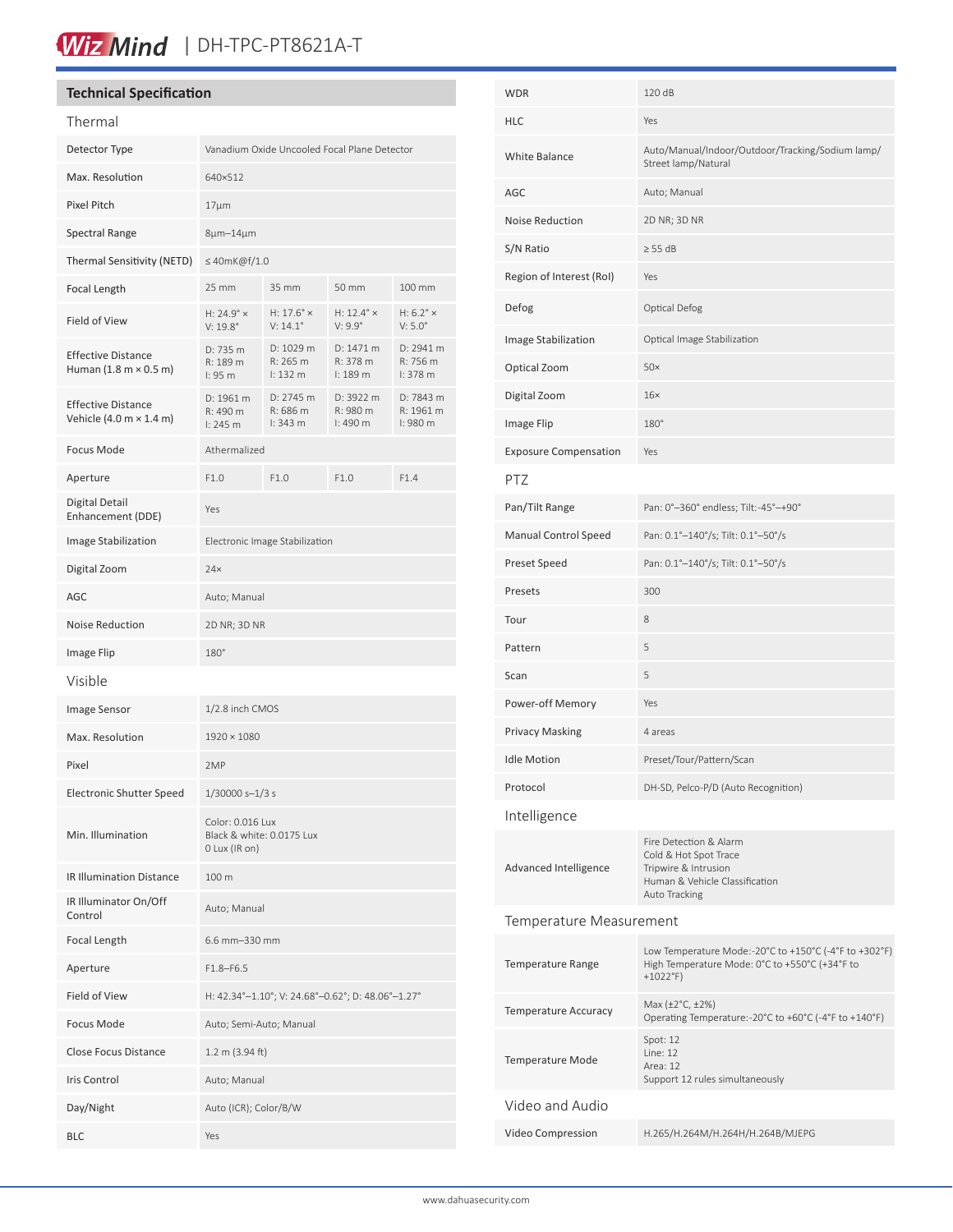# Wiz Mind | DH-TPC-PT8621A-T

| Resolution               | Thermal:<br>Main Stream: SXGA (1280 × 1024)/720P (1280 ×<br>720)/640 × 512, 1280 × 1024 by default<br>Sub Stream: 640 x 512/320 x 256, 640 x 512 by default<br>Visual:<br>Main Stream: 1080P (1920 × 1080)/720P (1280 ×<br>720)/704 × 576, 1920 × 1080 by default<br>Sub Stream: 704 x 576/352 x 288, 352 x 288 by default                                                                                                                 |  |
|--------------------------|--------------------------------------------------------------------------------------------------------------------------------------------------------------------------------------------------------------------------------------------------------------------------------------------------------------------------------------------------------------------------------------------------------------------------------------------|--|
| <b>Frame Rate</b>        | Thermal(50Hz):<br>Main Stream: 1fps-25fps, 25fps by default; sub stream:<br>1fps-25fps, 15fps by default<br>Visual(50Hz):<br>Main Stream: 1fps-25fps, 25fps by default; sub stream:<br>1fps-25fps, 15fps by default<br>Thermal(60Hz):<br>Main Stream: 1fps-30fps, 30fps by default; sub stream:<br>1fps-30fps, 15fps by default<br>Visual(60Hz):<br>Main Stream: 1fps-30fps, 30fps by default; sub stream:<br>1fps-30fps, 15fps by default |  |
| <b>Audio Compression</b> | G.711a; G.711mu; PCM                                                                                                                                                                                                                                                                                                                                                                                                                       |  |
| Environment              |                                                                                                                                                                                                                                                                                                                                                                                                                                            |  |
| Protocol                 | HTTP; HTTPS; TCP; ARP; RTSP; RTP; UDP; RTCP; SMTP;<br>FTP; DHCP; DNS; DDNS; PPPOE; IPv4/v6; SNMP; QoS;<br>UPnP; NTP                                                                                                                                                                                                                                                                                                                        |  |
| <b>Edge Storage</b>      | FTP; Micro SD card (256G)                                                                                                                                                                                                                                                                                                                                                                                                                  |  |
| Interoperability         | ONVIF; CGI; DAHUA SDK                                                                                                                                                                                                                                                                                                                                                                                                                      |  |
| <b>Browser</b>           | IE: IE9 and the later(Edge not support)<br>Google: 42 and the earlier<br>Firefox: 52 and the earlier                                                                                                                                                                                                                                                                                                                                       |  |
| User/Host                | 20                                                                                                                                                                                                                                                                                                                                                                                                                                         |  |
| Security                 | Authorized username and password; attached MAC<br>address; encrypted HTTPS; IEEE 802.1x; controlled<br>network access                                                                                                                                                                                                                                                                                                                      |  |
| Management Software      | Smart PSS, DSS, DMSS                                                                                                                                                                                                                                                                                                                                                                                                                       |  |
| Certification            |                                                                                                                                                                                                                                                                                                                                                                                                                                            |  |
| Certifications           | CE:<br>EN 55032:2015;<br>EN 61000-3-2:2014;<br>EN 61000-3-3:2013;<br>EN 50130-4:2011/A1:2014;<br>EN 55024:2010/A1:2015;<br>EN 55035:2017;<br>FCC: FCC Part 15 SubpartB 2019                                                                                                                                                                                                                                                                |  |

Port

| Video Interface   | 1 port (BNC, 1.0V[p-p], 75Ω)                                              |
|-------------------|---------------------------------------------------------------------------|
| Network           | 1 10M/100M Ethernet port (RJ-45)                                          |
| Alarm Input       | $\overline{7}$                                                            |
| Alarm Output      | $\mathfrak{D}$                                                            |
| Audio Input       | $\mathbf{1}$                                                              |
| Audio Output      | $\mathbf{1}$                                                              |
| RS-485            | 1 pair                                                                    |
| Power             |                                                                           |
| Power Supply      | 30V-48V DC                                                                |
| Power Consumption | Basic: 37W<br>Max: 52W (IR on, heater off)<br>Max: 65W (IR on, heater on) |

### Environmet

| <b>Operating Temperature</b>            | -40°C to +70°C (-40°F to +158°F)                                                                  |
|-----------------------------------------|---------------------------------------------------------------------------------------------------|
| <b>Operating Humidity</b>               | < 95%                                                                                             |
| Protection                              | IP66, anti-surge 6KV, anti-elctrostatic 8KV (touched by<br>objects), anti-elctrostatic 15KV (air) |
| Structure                               |                                                                                                   |
| Product Dimensions (L ×<br>$W \times H$ | 502.8 mm × 248.4 mm × 344.6 mm (19.80" × 9.78" ×<br>13.57"                                        |
| <b>Packaging Dimensions</b>             | 715 mm × 615 mm × 402 mm (28.15" × 24.21" × 15.83")                                               |
| Net Weight                              | $\leq$ 15 kg (33.07 lb)                                                                           |
| <b>Gross Weight</b>                     | ≤ 40 kg (88.18 lb)                                                                                |

### **Ordering Information**

| <b>Type</b>          | Model                    | Description                                                       |
|----------------------|--------------------------|-------------------------------------------------------------------|
| DH-TPC-<br>PT8621A-T | DH-TPC-PT8621AP-TB25750  | Thermal: 25 mm lens<br>Visible: 6.6 mm-330 mm lens<br>(With LED)  |
|                      | DH-TPC-PT8621AN-TB25Z50  | Thermal: 25 mm lens<br>Visible: 6.6 mm-330 mm lens<br>(With LED)  |
|                      | DH-TPC-PT8621AP-TB35Z50  | Thermal: 35 mm lens<br>Visible: 6.6 mm-330 mm lens<br>(With LED)  |
|                      | DH-TPC-PT8621AN-TB35Z50  | Thermal: 35 mm lens<br>Visible: 6.6 mm-330 mm lens<br>(With LED)  |
|                      | DH-TPC-PT8621AP-TB50750  | Thermal: 50 mm lens<br>Visible: 6.6 mm-330 mm lens<br>(With LED)  |
|                      | DH-TPC-PT8621AN-TB50750  | Thermal: 50 mm lens<br>Visible: 6.6 mm-330 mm lens<br>(With LED)  |
|                      | DH-TPC-PT8621AP-TB100Z50 | Thermal: 100 mm lens<br>Visible: 6.6 mm-330 mm lens<br>(With LED) |
|                      | DH-TPC-PT8621AN-TB100750 | Thermal: 100 mm lens<br>Visible: 6.6 mm-330 mm lens<br>(With LED) |

### **Installation**